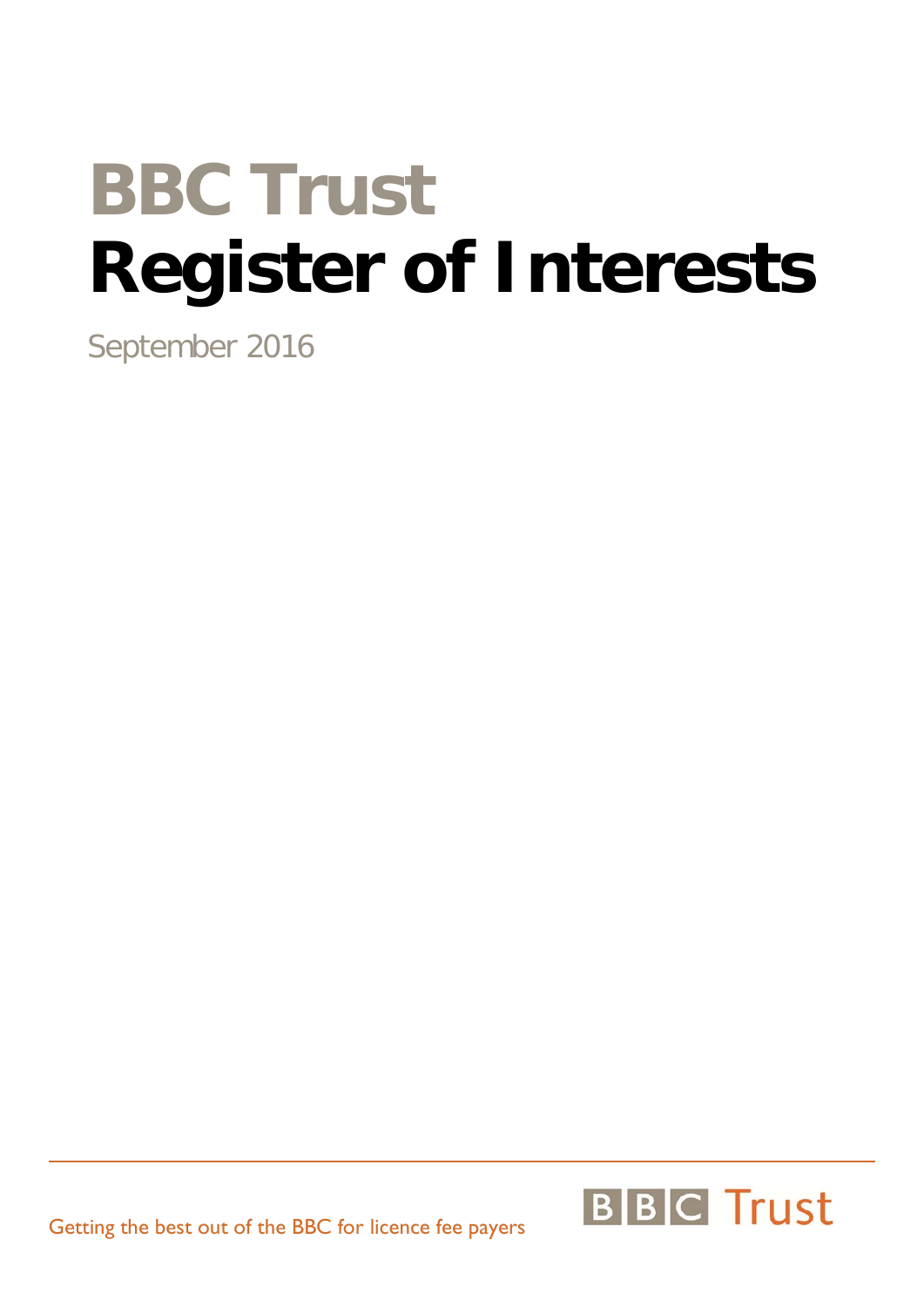## **BBC Trust Register of Interests**

At the BBC Trust it's our responsibility to get the best out of the BBC for licence fee payers. This includes protecting it from political interference and the pressure to become more commercial, and ensuring that the BBC continues to provide excellent value for money and stays true to its principles.

In order to do this, we set high standards of integrity and impartiality for the BBC. We also follow these standards ourselves. In particular, we are not allowed to use our position to gain any advantage to ourselves or someone else.

This is the BBC Trust's Register of Interests. It has been compiled in accordance with the stipulations set out in section 2 of the Trust's Code of Practice relating to conflicts of interest for Members of the Trust. These stipulations are as follows:

- 2. Personal Interests
- 2.1 A member of the Trust must not use their position, or confidential corporate information obtained by him or her relating to the BBC, to gain an advantage for themselves or someone else or to cause detriment to the BBC.
- 2.2 A conflict of interest may arise when a personal interest or activity could influence, or might appear to influence, a Member of the Trust's ability to act in the best interests of licence fee payers or put at risk the independence of the BBC. Any conflict between Members' personal interests and the discharge of their duties must be avoided.
- 2.3 Members of the Trust have adopted the same conflict of interest principles that apply to people who work for the BBC; however, the arrangements for monitoring and implementation are specific to the Trust. The principles are:
- (a) No-one should allow their outside activities to interfere with their BBC work or allow any conflict between their duties and their private interests to affect their ability to carry out those duties effectively.
- (b) No-one should make use of, or exploit, the BBC's name, their connection with the BBC or information obtained in the course of their duties to further their own private interest or those of any outside organisation to the detriment of the BBC.
- (c) No-one should act in a manner likely to bring the BBC into disrepute or affect its reputation for impartiality.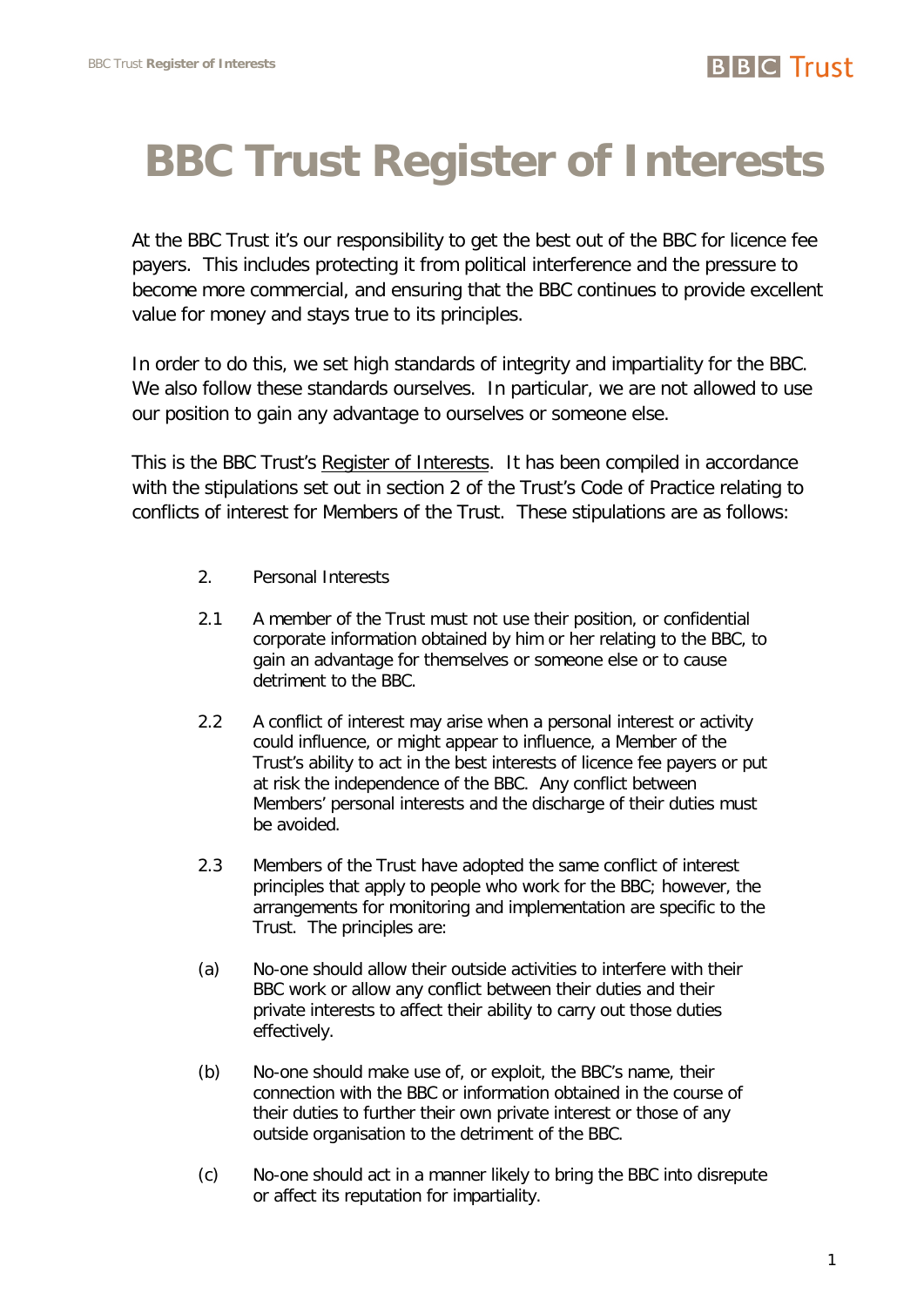The Code of Practice goes on to specify the administration required to manage conflicts of interest, namely:

- that any declarations of interests which might be seen to affect a Member of the Trust's ability to perform their duties shall be recorded in the Trust's Register of Interests which is maintained by the Trust Unit. Members shall also state in their declaration any relevant employment or significant financial interest of family members where a conflict of interest, or perceived conflict of interest, might arise – for example, when family members are employed by the BBC, a BBC supplier or competitor.
- **that Members should consult the Chairman before accepting new** appointments.
- that each Member shall inform the Trust Unit when there are changes to their personal interests and formally review their declaration every six months.
- that the register of declarations is reviewed annually by the Trust Finance Committee to satisfy itself that no Member's interests impact upon his or her ability to perform the duties of office.

The Code of Practice also clearly states that any declaration of an interest in the Trust's Register of Interests does not remove the obligation of a Member to declare in meetings of the Trust, or its committees, all interests, whether registrable or not, which are relevant to the business being conducted.

This register of interests was last updated by the Trust Unit in September 2016.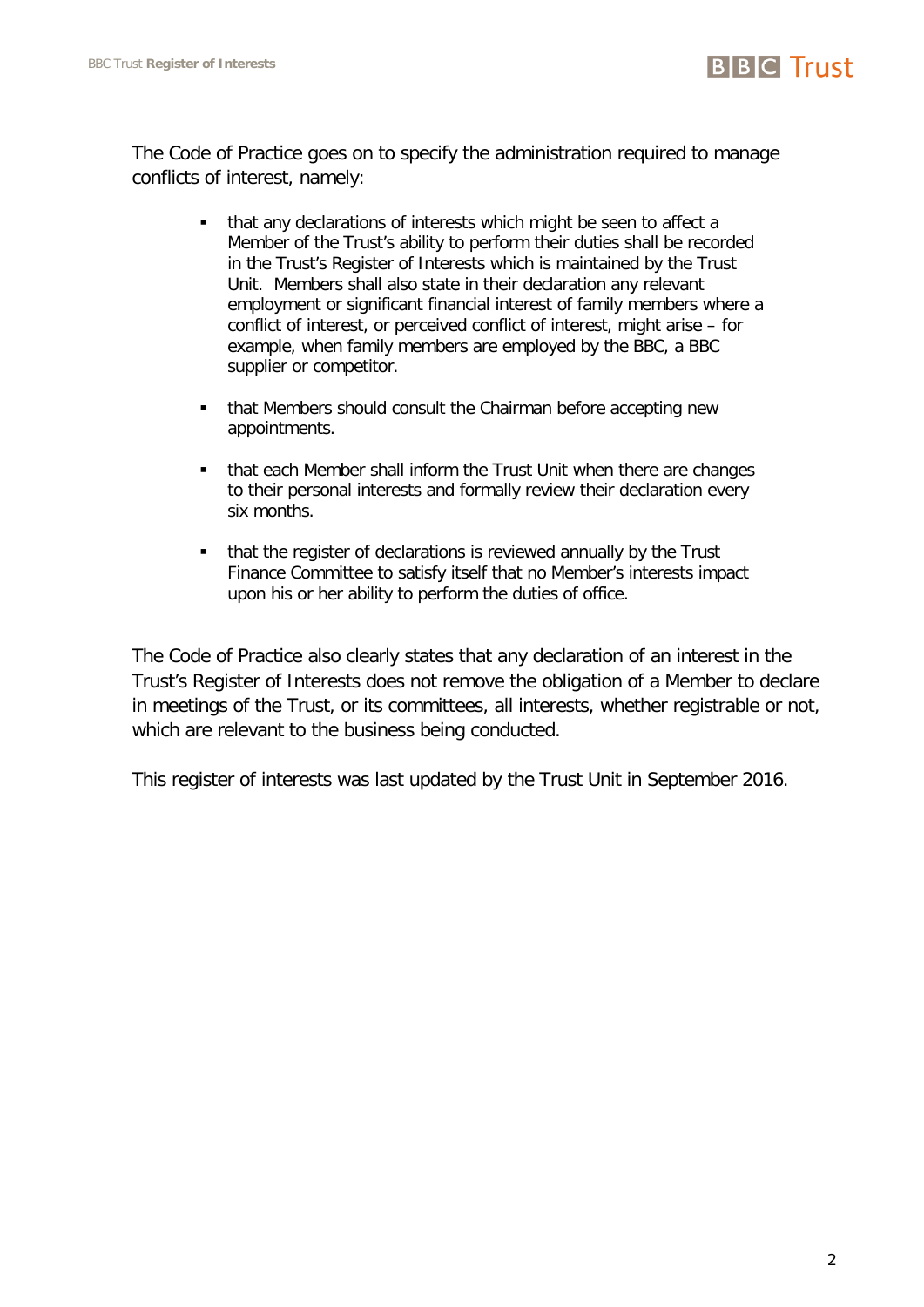## **BBC Trust Register of Declarations**

| <b>Trust Member</b>     |                                   | <b>Last Reviewed</b> | <b>Last Updated</b> |
|-------------------------|-----------------------------------|----------------------|---------------------|
| Rona Fairhead           | Chairman                          | 26 May 2016          | 29 April 2016       |
| Sir Roger Carr          | Vice Chairman                     | 26 May 2016          | 26 May 2016         |
| Sonita Alleyne          | <b>Trust Member</b>               | 26 May 2016          | 26 May 2016         |
| <b>Richard Ayre</b>     | <b>Trust Member</b>               | 26 May 2016          | 1 March 2015        |
| Mark Damazer            | <b>Trust Member</b>               | 26 May 2016          | 2 February 2016     |
| Mark Florman            | <b>Trust Member for England</b>   | 29 September 2016    | 29 September 2016   |
| <b>Bill Matthews</b>    | <b>Trust Member for Scotland</b>  | 26 May 2016          | 2 February 2016     |
| Aideen McGinley         | Trust Member for Northern Ireland | 8 June 2016          | 8 June 2016         |
| Nick Prettejohn         | <b>Trust Member</b>               | 26 May 2016          | 26 May 2016         |
| Elan Closs Stephens     | <b>Trust Member for Wales</b>     | 26 May 2016          | 26 May 2016         |
| Suzanna Taverne         | <b>Trust Member</b>               | 26 May 2016          | 2 February 2016     |
| Lord Williams           | <b>Trust Member</b>               | 26 May 2016          | 2 February 2016     |
| <b>Trust Unit Staff</b> |                                   | <b>Last Reviewed</b> | <b>Last Updated</b> |
| <b>Alex Towers</b>      | Director, BBC Trust               | 26 May 2016          | 2 February 2016     |

#### **Notes to the declarations:**

- 1. Within their individual declarations Trustees specify appropriate details of any registered interest (for example, title of position/s held, dates of employment or directorship). It is not a requirement that Trustees disclose the size or value of any shareholdings or interests.
	- 2. Trustees also declare shareholdings of over 5% in any company operating in the same market as the BBC or with a substantial contract with the BBC.
	- 3. Sections specifying "any other relevant interest" comprise any interest which the Trustee believes might reasonably be seen as relevant to the exercise of their duties as a member of the BBC Trust.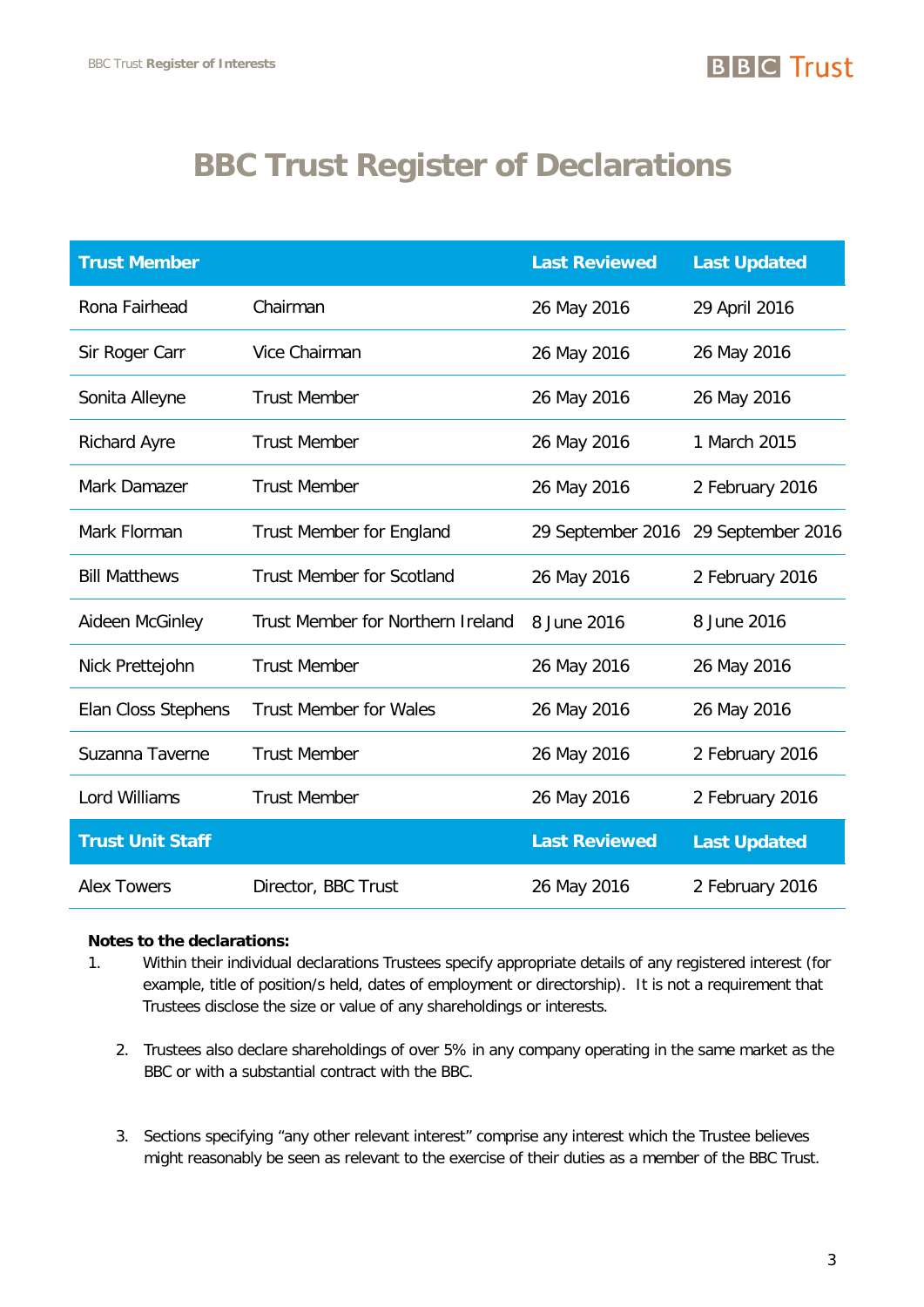

## **BBC Trust Declaration of Interests Rona Fairhead**

**Start of term: 9 October 2014 End of term: 8 October 2018**

| <b>Organisation</b>                                                                                                                                                                                                                                                                              | <b>Position</b>                              | <b>Details</b>             |  |  |
|--------------------------------------------------------------------------------------------------------------------------------------------------------------------------------------------------------------------------------------------------------------------------------------------------|----------------------------------------------|----------------------------|--|--|
| Positions of employment                                                                                                                                                                                                                                                                          |                                              |                            |  |  |
| nil                                                                                                                                                                                                                                                                                              |                                              |                            |  |  |
| Other remunerated positions                                                                                                                                                                                                                                                                      |                                              |                            |  |  |
| PepsiCo Inc                                                                                                                                                                                                                                                                                      | <b>Non-Executive Director</b>                | Less than 5% share-holding |  |  |
| <b>Voluntary positions</b>                                                                                                                                                                                                                                                                       |                                              |                            |  |  |
| St Catharine's College, Cambridge                                                                                                                                                                                                                                                                | Honorary Fellow and<br>Member of Development |                            |  |  |
|                                                                                                                                                                                                                                                                                                  | <b>Fund Committee</b>                        |                            |  |  |
| Royal Air Force Centenary Project                                                                                                                                                                                                                                                                | Member, Business<br>Ambassadors Forum        |                            |  |  |
| Shareholdings of over 5% in any company operating in the same market as the BBC or with a<br>substantial contract with the BBC                                                                                                                                                                   |                                              |                            |  |  |
| Nil                                                                                                                                                                                                                                                                                              |                                              |                            |  |  |
| Interests of family members                                                                                                                                                                                                                                                                      |                                              |                            |  |  |
| Husband - Gent Fairhead Holdings Ltd - 30.0% shareholding                                                                                                                                                                                                                                        |                                              |                            |  |  |
| Any other relevant interest                                                                                                                                                                                                                                                                      |                                              |                            |  |  |
| Rona and her husband are Company Directors of B2B New York Limited.<br>Husband is an Advisory Director at Campbell Lutyens & Co Ltd, a Member of the Court at Imperial<br>College, London and an Honorary Alderman at the Royal Borough of Kensington & Chelsea<br>Husband - previous interests: |                                              |                            |  |  |

Elected Member for Earl's Court Ward, RBK&C (1994-2010)

Conservative Candidate for Tynebridge Parliamentary Constituency 2005 General Election

Last reviewed: 26 May 2016 Last update: 29 April 2016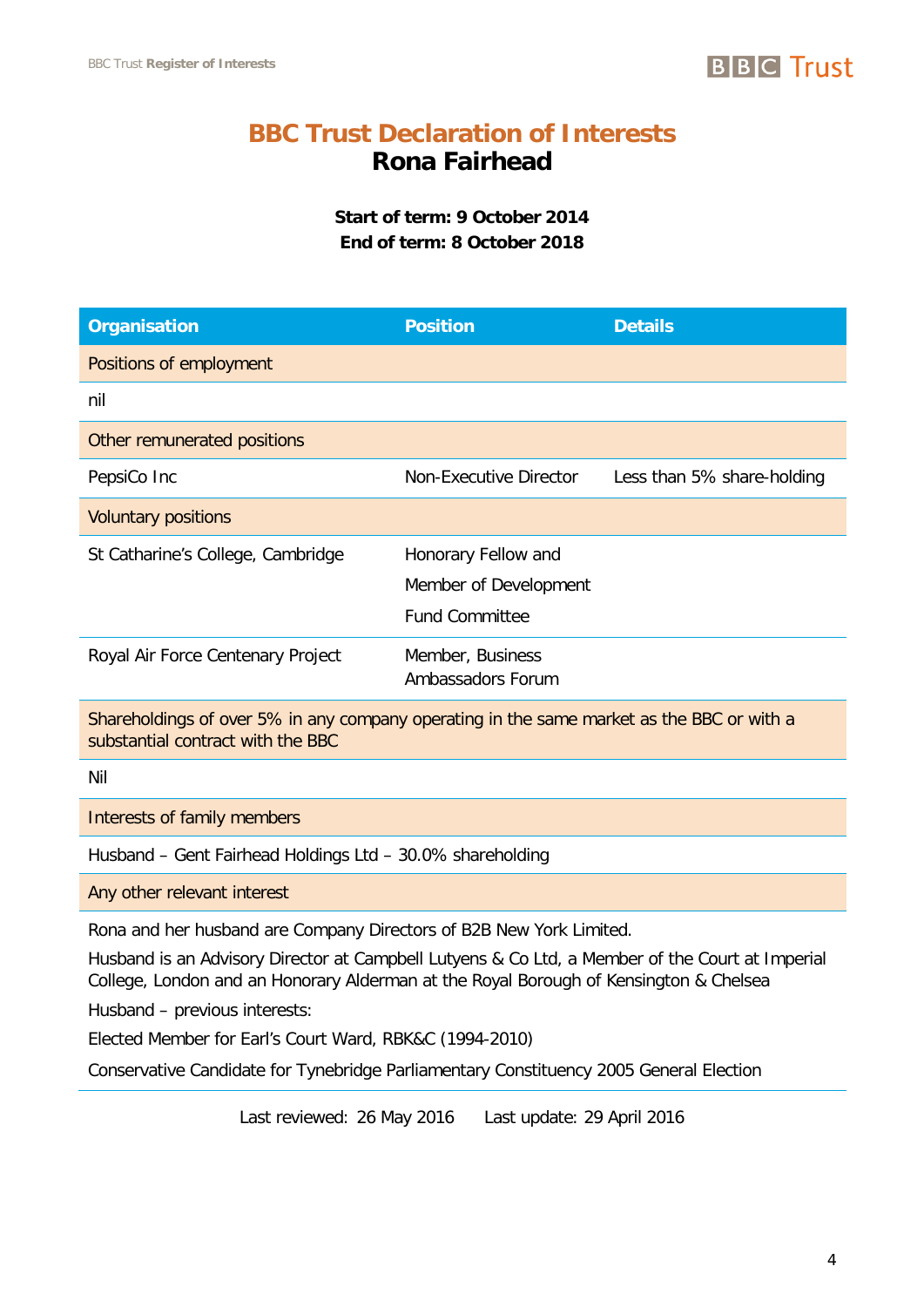## **Sir Roger Carr**

**Start of term: 1 May 2015 End of term: 30 April 2019**

| <b>Organisation</b>                                                                                                            | <b>Position</b>           | <b>Details</b>                                              |  |
|--------------------------------------------------------------------------------------------------------------------------------|---------------------------|-------------------------------------------------------------|--|
| Positions of employment                                                                                                        |                           |                                                             |  |
| <b>BAE Systems plc</b>                                                                                                         | Chairman                  |                                                             |  |
| Other remunerated positions                                                                                                    |                           |                                                             |  |
| <b>KKR</b>                                                                                                                     | Senior Advisor            | Includes Advisory Board role:<br>Trainline.com<br>$\bullet$ |  |
| <b>Agilitas Private Equity</b>                                                                                                 | Senior Advisor            |                                                             |  |
| CMi                                                                                                                            | Mentor                    |                                                             |  |
| Mentore                                                                                                                        | Mentor                    |                                                             |  |
| <b>Voluntary positions</b>                                                                                                     |                           |                                                             |  |
| Landau Forte Academy Trust                                                                                                     | Trustee                   |                                                             |  |
| Saïd Business School, University of<br>Oxford                                                                                  | <b>Visiting Fellow</b>    |                                                             |  |
| Shareholdings of over 5% in any company operating in the same market as the BBC or with a<br>substantial contract with the BBC |                           |                                                             |  |
| nil                                                                                                                            |                           |                                                             |  |
| Interests of family members                                                                                                    |                           |                                                             |  |
| nil                                                                                                                            |                           |                                                             |  |
| Any other relevant interest                                                                                                    |                           |                                                             |  |
| nil                                                                                                                            |                           |                                                             |  |
| Last reviewed: 26 May 2016                                                                                                     | Last updated: 26 May 2016 |                                                             |  |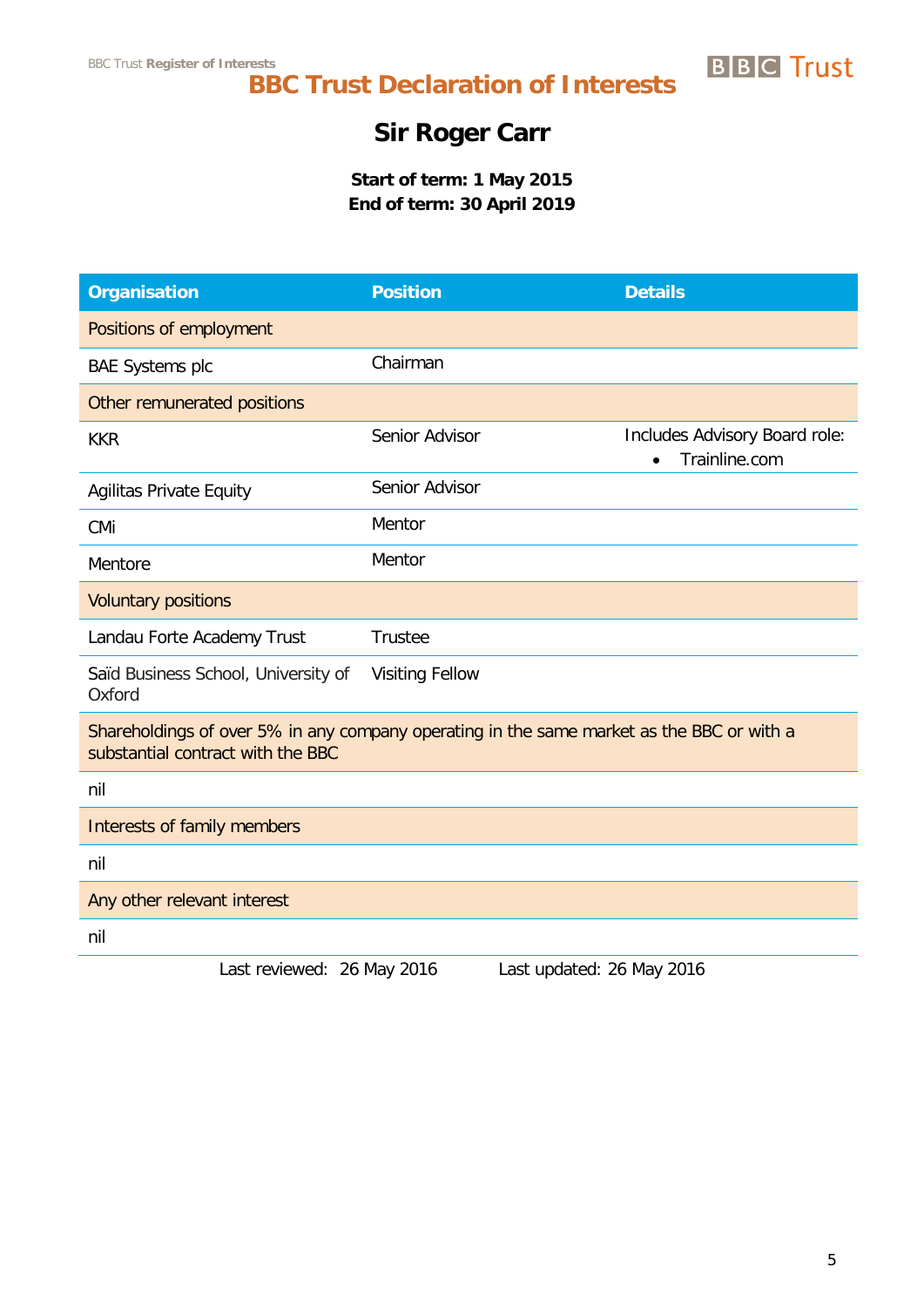## **Sonita Alleyne**

**Start of term: 1 November 2012 End of term: 31 October 2016**

| <b>Organisation</b>                                                                                                            | <b>Position</b>                    | <b>Details</b> |  |  |
|--------------------------------------------------------------------------------------------------------------------------------|------------------------------------|----------------|--|--|
| Positions of employment                                                                                                        |                                    |                |  |  |
| The Yes Programme Ltd                                                                                                          | Founder                            |                |  |  |
| Other remunerated positions                                                                                                    |                                    |                |  |  |
| <b>British Board of Film Classification</b>                                                                                    | <b>Board Member</b>                |                |  |  |
| London Legacy Development<br>Corporation                                                                                       | <b>Board Member</b>                |                |  |  |
| Cultural Capital Fund Ltd                                                                                                      | Non-executive Director             |                |  |  |
| <b>Voluntary positions</b>                                                                                                     |                                    |                |  |  |
| Ashridge Business School                                                                                                       | Advisor, Creative MBA<br>Programme |                |  |  |
| Shareholdings of over 5% in any company operating in the same market as the BBC or with a<br>substantial contract with the BBC |                                    |                |  |  |
| The Yes Programme Ltd                                                                                                          |                                    |                |  |  |
| Interests of family members                                                                                                    |                                    |                |  |  |
| Partner is a screenwriter. Niece is an actress in CBBC musical drama The 4 O'Clock Club.                                       |                                    |                |  |  |
| Any other relevant interest                                                                                                    |                                    |                |  |  |
| nil                                                                                                                            |                                    |                |  |  |
| Lost roughland, $26$ Mou $2016$                                                                                                | Lost undeted. $26$ Mey 2014        |                |  |  |

Last reviewed: 26 May 2016 Last updated: 26 May 2016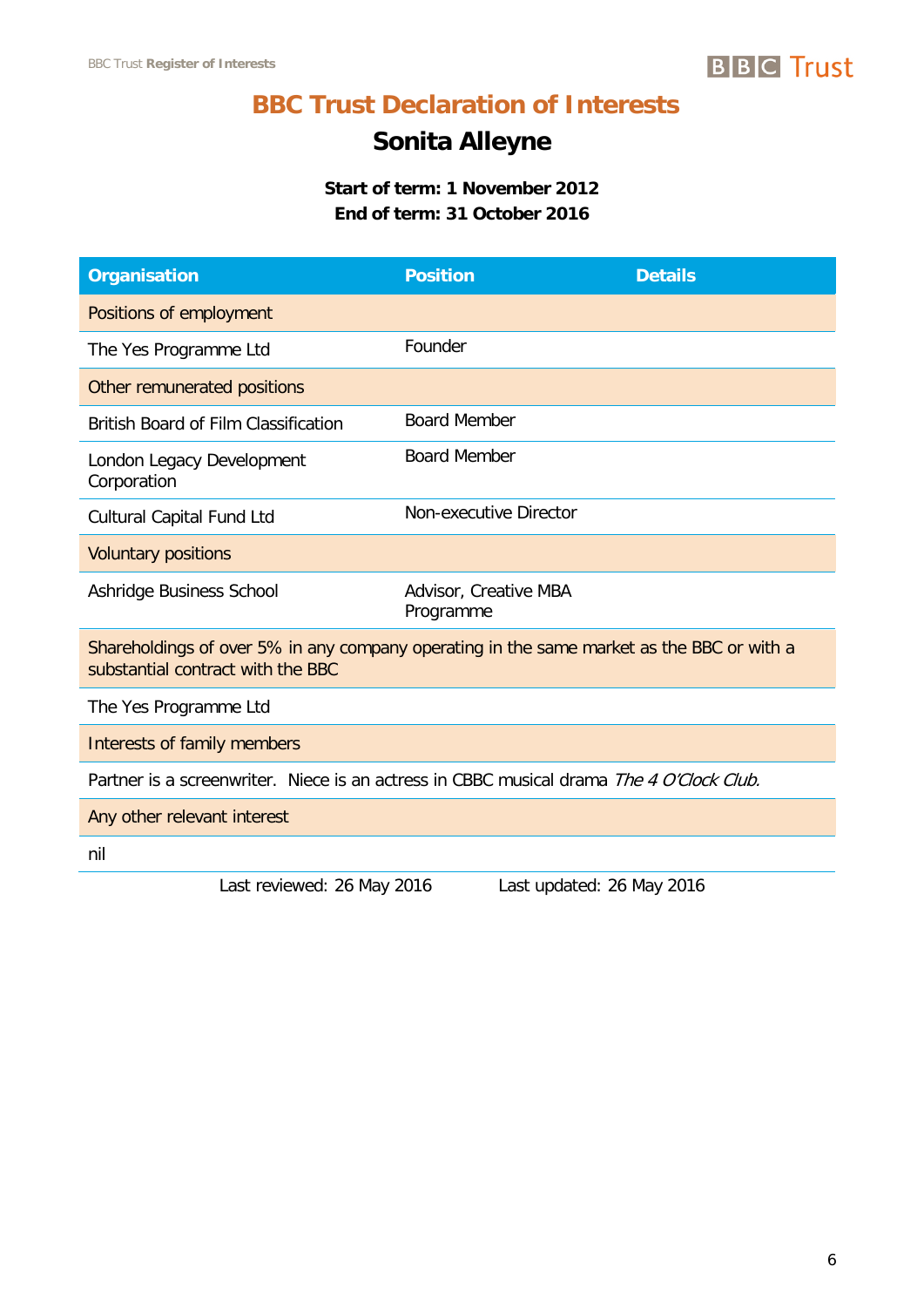

## **Richard Ayre**

**Start of term: 1 August 2010 End of term: 31 July 2018**

**(Term extended from 31 July 2014)**

| <b>Organisation</b>                                                                                                            | <b>Position</b> | <b>Details</b>             |
|--------------------------------------------------------------------------------------------------------------------------------|-----------------|----------------------------|
| Positions of employment                                                                                                        |                 |                            |
| nil                                                                                                                            |                 |                            |
| Other remunerated positions                                                                                                    |                 |                            |
| nil                                                                                                                            |                 |                            |
| <b>Voluntary positions</b>                                                                                                     |                 |                            |
| nil                                                                                                                            |                 |                            |
| Shareholdings of over 5% in any company operating in the same market as the BBC or with a<br>substantial contract with the BBC |                 |                            |
| nil                                                                                                                            |                 |                            |
| Interests of family members                                                                                                    |                 |                            |
| nil                                                                                                                            |                 |                            |
| Any other relevant interest                                                                                                    |                 |                            |
| nil                                                                                                                            |                 |                            |
| Last reviewed: 26 May 2016                                                                                                     |                 | Last updated: 1 March 2015 |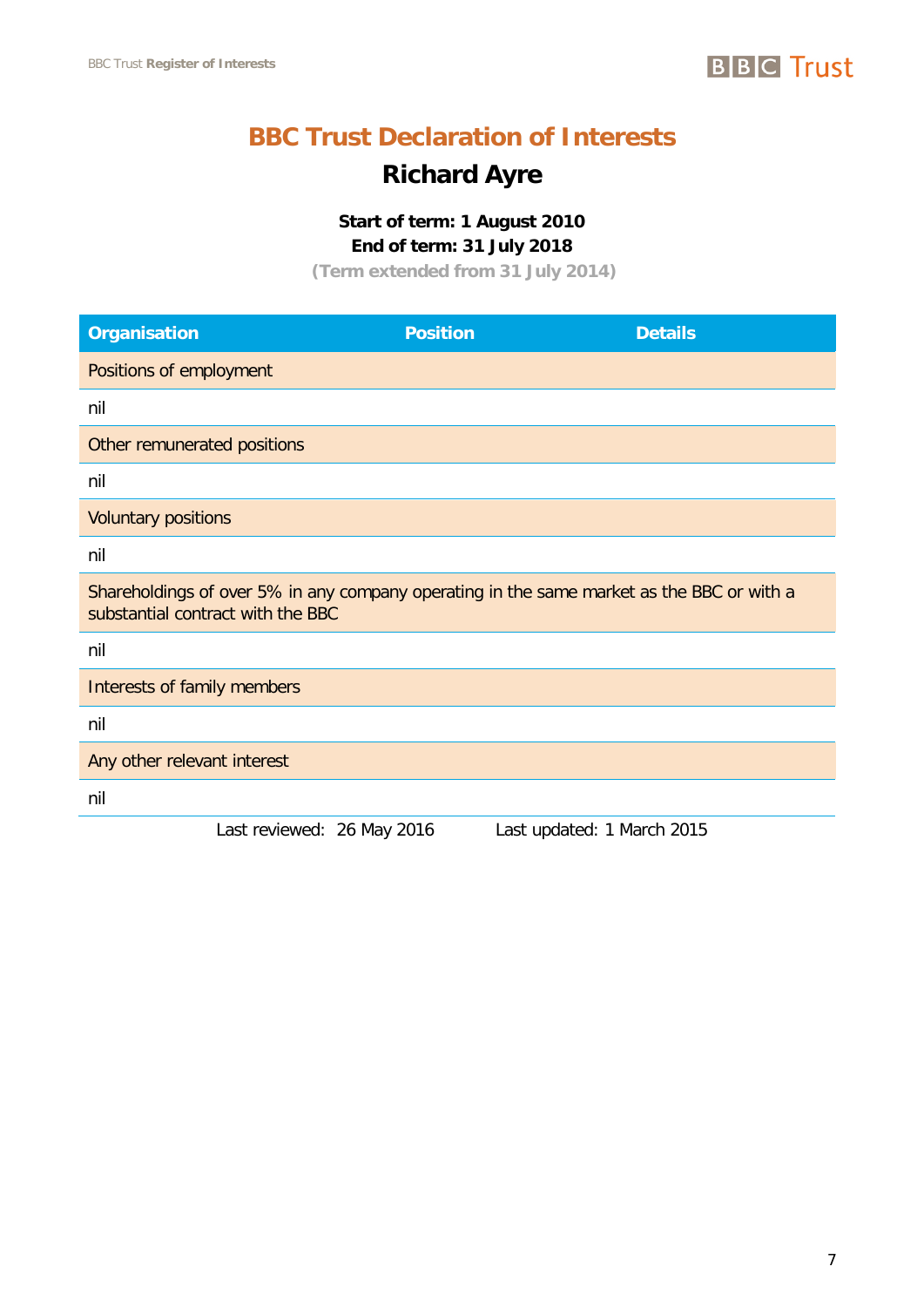## **BBC Trust Declaration of Interests**

## **Mark Damazer**

**Start of term: 1 April 2015 End of term: 31 March 2019**

| <b>Organisation</b>                                                                                                            | <b>Position</b>        |                               | <b>Details</b> |
|--------------------------------------------------------------------------------------------------------------------------------|------------------------|-------------------------------|----------------|
| Positions of employment                                                                                                        |                        |                               |                |
| St. Peter's College, Oxford                                                                                                    | Master                 |                               |                |
| Other remunerated positions                                                                                                    |                        |                               |                |
| Nil                                                                                                                            |                        |                               |                |
| <b>Voluntary positions</b>                                                                                                     |                        |                               |                |
| Victoria and Albert Museum                                                                                                     | <b>Trustee</b>         |                               |                |
| Gonville and Caius College, Cambridge                                                                                          | <b>Honorary Fellow</b> |                               |                |
| Shareholdings of over 5% in any company operating in the same market as the BBC or with a<br>substantial contract with the BBC |                        |                               |                |
| nil                                                                                                                            |                        |                               |                |
| Interests of family members                                                                                                    |                        |                               |                |
| nil                                                                                                                            |                        |                               |                |
| Any other relevant interest                                                                                                    |                        |                               |                |
| nil                                                                                                                            |                        |                               |                |
| Last reviewed: 26 May 2016                                                                                                     |                        | Last updated: 2 February 2016 |                |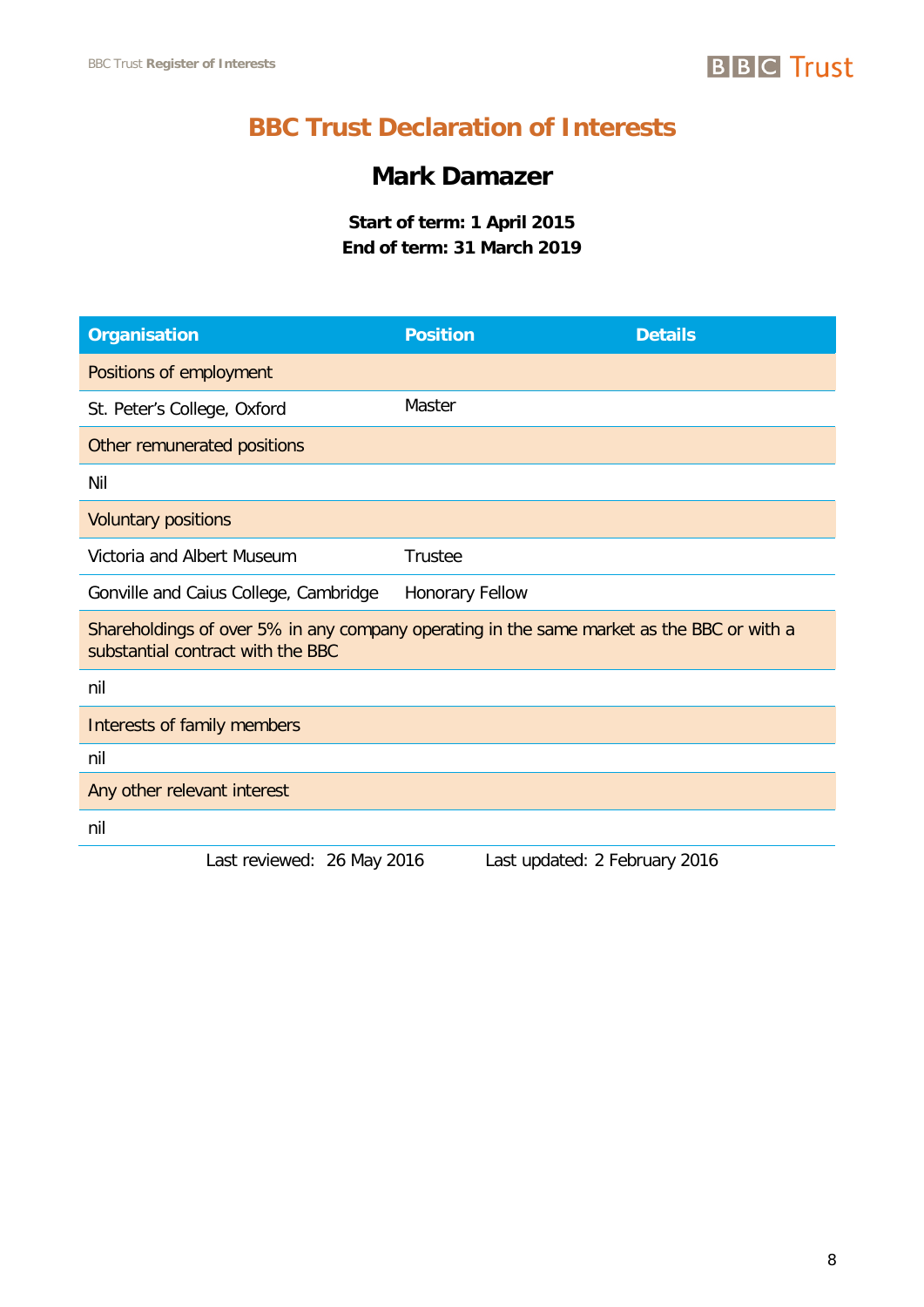## **Mark Florman**

#### **Start of term: 1 April 2015 End of term: 31 March 2019**

| <b>Organisation</b>                                                                                                         | <b>Position</b>                            | <b>Details</b>             |
|-----------------------------------------------------------------------------------------------------------------------------|--------------------------------------------|----------------------------|
| Positions of employment                                                                                                     |                                            |                            |
| <b>Time Partners</b>                                                                                                        | Chairman                                   | Consultancy                |
| Other remunerated positions                                                                                                 |                                            |                            |
| Spayne Lindsay LLP                                                                                                          | Chairman                                   | M&A                        |
| Listed Private Equity Association                                                                                           | Chairman                                   | Not-for-profit association |
| MCF Corporate Finance                                                                                                       | Senior Adviser                             | M&A                        |
| <b>Voluntary positions</b>                                                                                                  |                                            |                            |
| B Labs (UK)                                                                                                                 | Honorary President                         | Charity                    |
| <b>Build Africa</b>                                                                                                         | <b>Chairman of Patrons</b>                 | Charity (Africa)           |
| The Swedish Chamber of Commerce                                                                                             | <b>Trustee</b>                             | Charity                    |
| The Commonwealth Education Trust<br>Limited                                                                                 | Trustee                                    | Charity                    |
| Paleontological Scientific Trust                                                                                            | International Advisory Committee<br>Member | Charity (South Africa)     |
| Shareholdings of over 5% in any company operating in the same market as the BBC with a substantial contract<br>with the BBC |                                            |                            |
| nil                                                                                                                         |                                            |                            |
| Interests of family members                                                                                                 |                                            |                            |
| nil                                                                                                                         |                                            |                            |
| Any other relevant interest                                                                                                 |                                            |                            |
| nil                                                                                                                         |                                            |                            |

Last reviewed: 29 September 2016 Last updated: 29 September 2016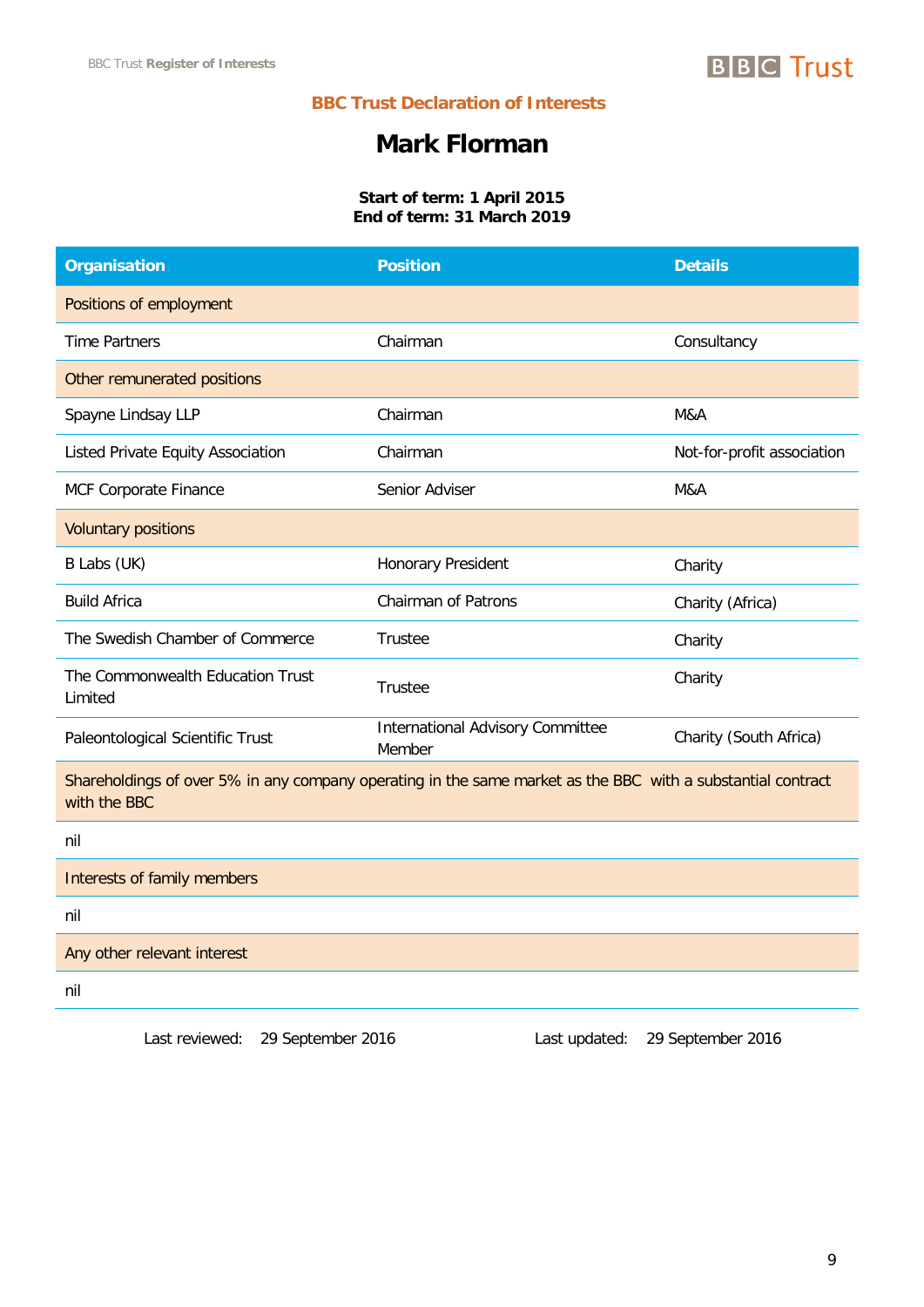

## **Bill Matthews**

#### **Start of term: 1 January 2011 End of term: 31 December 2016**

**(Term extended from 31 December 2014)**

| <b>Organisation</b>                                                                                                            | <b>Position</b>                           | <b>Details</b>                |  |
|--------------------------------------------------------------------------------------------------------------------------------|-------------------------------------------|-------------------------------|--|
| Positions of employment                                                                                                        |                                           |                               |  |
| nil                                                                                                                            |                                           |                               |  |
| Other remunerated positions                                                                                                    |                                           |                               |  |
| <b>BBC Pensions Trust</b>                                                                                                      | Chairman                                  |                               |  |
| <b>British Transport Police Authority</b>                                                                                      | Member for Scotland                       |                               |  |
| Security Industry Authority                                                                                                    | Deputy Chair/Board<br>member for Scotland |                               |  |
| <b>Hub West Scotland</b>                                                                                                       | Chairman                                  |                               |  |
| <b>Criminal Injuries Compensation</b><br>Authority                                                                             | Non-Executive Adviser                     |                               |  |
| National Records of Scotland                                                                                                   | Non-Executive                             |                               |  |
| <b>Voluntary positions</b>                                                                                                     |                                           |                               |  |
| nil                                                                                                                            |                                           |                               |  |
| Shareholdings of over 5% in any company operating in the same market as the BBC or with a<br>substantial contract with the BBC |                                           |                               |  |
| nil                                                                                                                            |                                           |                               |  |
| Interests of family members                                                                                                    |                                           |                               |  |
| nil                                                                                                                            |                                           |                               |  |
| Any other relevant interest                                                                                                    |                                           |                               |  |
| Member of the British Academy of Songwriters, Composers and Authors                                                            |                                           |                               |  |
| Member of the Musicians Union                                                                                                  |                                           |                               |  |
| Member of the Performing Rights Society                                                                                        |                                           |                               |  |
| Last reviewed: 26 May 2016                                                                                                     |                                           | Last updated: 2 February 2016 |  |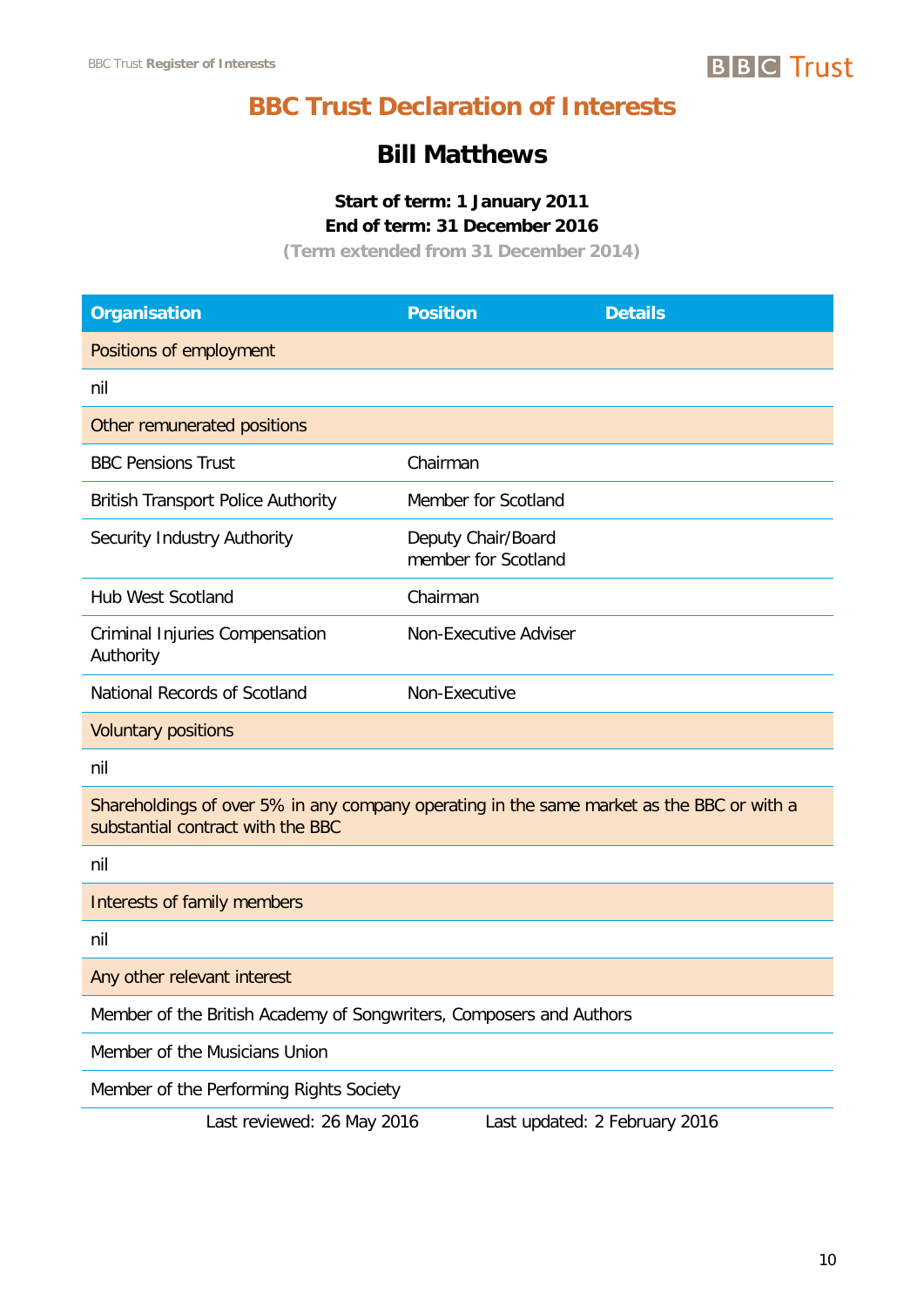

## **Aideen McGinley**

**Start of term: 1 November 2012 End of term: 31 October 2016** 

| <b>Organisation</b>                                                                                                            | <b>Position</b>                 | <b>Details</b> |
|--------------------------------------------------------------------------------------------------------------------------------|---------------------------------|----------------|
| Positions of employment                                                                                                        |                                 |                |
| nil                                                                                                                            |                                 |                |
| Other remunerated positions                                                                                                    |                                 |                |
| nil                                                                                                                            |                                 |                |
| <b>Voluntary positions</b>                                                                                                     |                                 |                |
| Carnegie UK Trust                                                                                                              | Trustee                         |                |
| Carnegie Trust Roundtable on Wellbeing                                                                                         | Co-Chair in Northern<br>Ireland |                |
| Liverpool Mayoral Commission on<br>Creativity and Innovation                                                                   | Commissioner                    |                |
| UK City of Culture 2017                                                                                                        | <b>Jury Member</b>              |                |
| Fermanagh Trust                                                                                                                | <b>Trustee</b>                  |                |
| St Michael's College                                                                                                           | Governor                        |                |
| The Aisling Centre                                                                                                             | <b>Director</b>                 |                |
| <b>Future Search Associates</b>                                                                                                | Associate                       |                |
| Mencap Advisory Group                                                                                                          | Member                          |                |
| Community Foundation Northern Ireland Ambassador                                                                               |                                 |                |
| Shareholdings of over 5% in any company operating in the same market as the BBC or with a<br>substantial contract with the BBC |                                 |                |
| nil                                                                                                                            |                                 |                |
| Interests of family members                                                                                                    |                                 |                |
| nil                                                                                                                            |                                 |                |
| Any other relevant interest                                                                                                    |                                 |                |
| nil                                                                                                                            |                                 |                |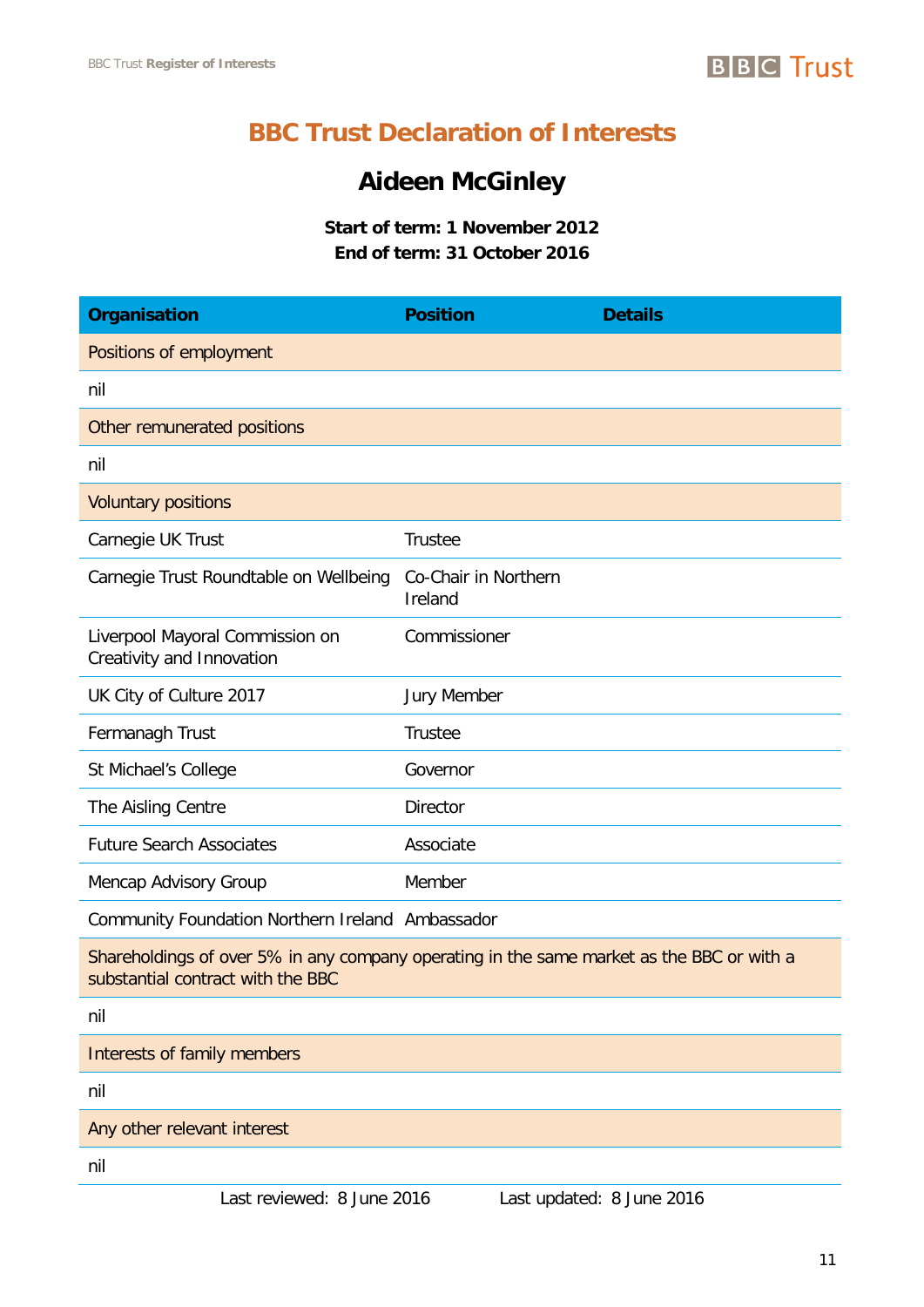## **Nick Prettejohn**

**Start of term: 1 January 2014 End of term: 31 December 2017**

| <b>Organisation</b>                                                                                                            | <b>Position</b> | <b>Details</b>                |  |
|--------------------------------------------------------------------------------------------------------------------------------|-----------------|-------------------------------|--|
| Positions of employment                                                                                                        |                 |                               |  |
| nil                                                                                                                            |                 |                               |  |
| Other remunerated positions                                                                                                    |                 |                               |  |
| <b>Scottish Widows</b>                                                                                                         | Chairman        |                               |  |
| Lloyds Banking Group plc                                                                                                       |                 | <b>Non-Executive Director</b> |  |
| <b>Voluntary positions</b>                                                                                                     |                 |                               |  |
| Britten - Pears Foundation                                                                                                     | Chairman        |                               |  |
| Royal Northern College of Music                                                                                                | Chairman        |                               |  |
| Chair of the Financial Advice Working Group                                                                                    |                 |                               |  |
| Shareholdings of over 5% in any company operating in the same market as the BBC or with a<br>substantial contract with the BBC |                 |                               |  |
| nil                                                                                                                            |                 |                               |  |
| Interests of family members                                                                                                    |                 |                               |  |
| nil                                                                                                                            |                 |                               |  |
| Any other relevant interest                                                                                                    |                 |                               |  |
| Nil                                                                                                                            |                 |                               |  |
| Last reviewed: 26 May 2016                                                                                                     |                 | Last updated: 26 May 2016     |  |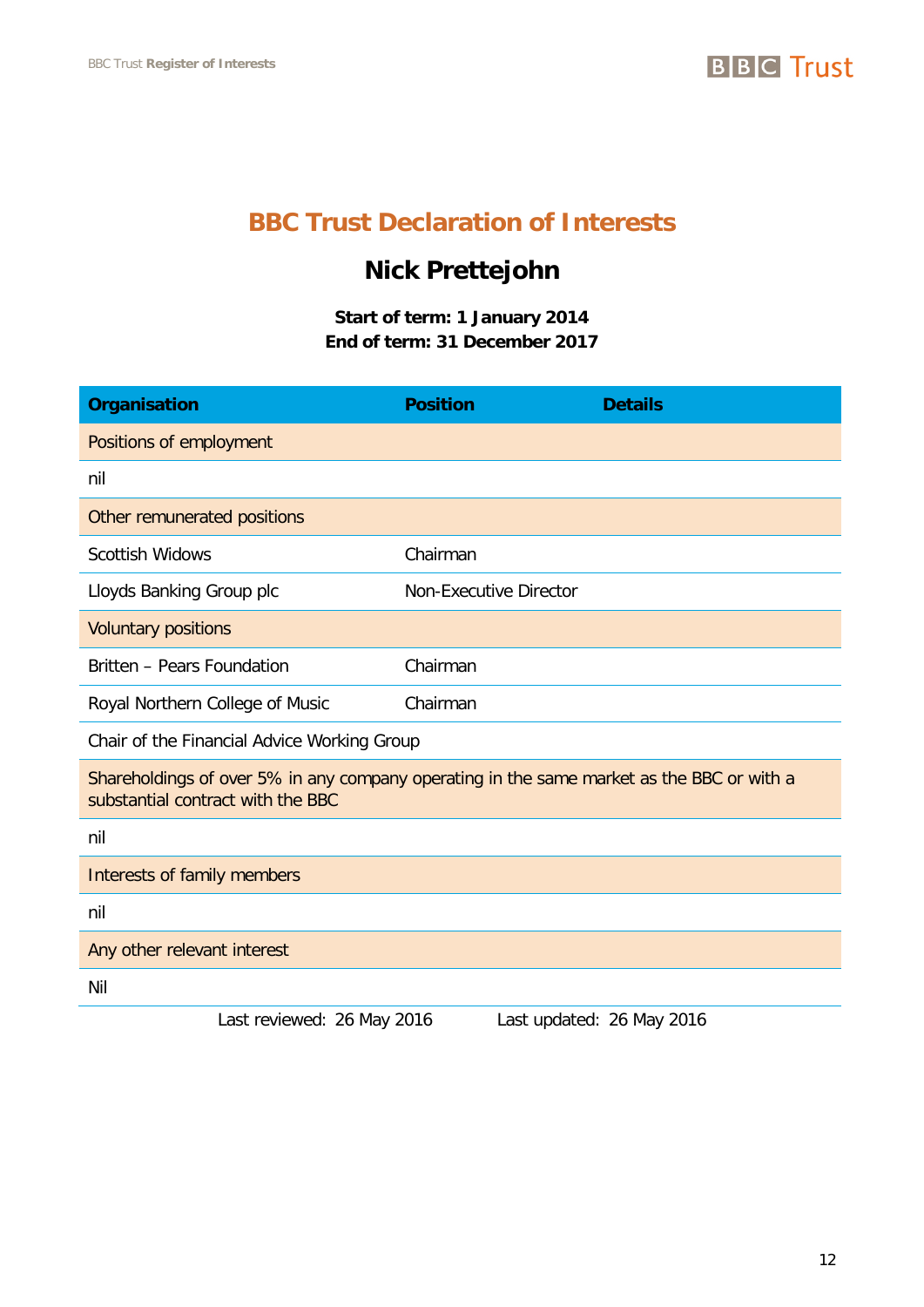

#### **Elan Closs Stephens**

#### **Start of term: 1 November 2010**

#### **End of term: 31 October 2018 (Term extended from 2014)**

| <b>Organisation</b>                            | <b>Position</b>                                                                                 | <b>Details</b>                                                                                      |
|------------------------------------------------|-------------------------------------------------------------------------------------------------|-----------------------------------------------------------------------------------------------------|
| Positions of employment                        |                                                                                                 |                                                                                                     |
| nil                                            |                                                                                                 |                                                                                                     |
| Other remunerated positions                    |                                                                                                 |                                                                                                     |
| Welsh Government                               | Non-executive Director,<br>Welsh Government Board;<br>Chair of Audit and Risk sub-<br>committee | Permanent Secretary's DG Board, Welsh<br>Government                                                 |
| S4C Authority                                  | Member                                                                                          | Member of Audit & Risk Committee:<br>Personnel Committee and the Complaints<br>Committee            |
| Imax Waterloo                                  | Non-executive Director                                                                          | On behalf of the British Film Institute                                                             |
| <b>Voluntary positions</b>                     |                                                                                                 |                                                                                                     |
| Aberystwyth University                         | <b>Emeritus Professor</b>                                                                       | Department of Theatre, Film and<br>Television Studies (retired full time<br>professorship 2012)     |
| Aberystwyth Arts Centre Advisory Board         | Member                                                                                          |                                                                                                     |
| National Museums of Wales Development<br>Board | Member                                                                                          |                                                                                                     |
| Strata Florida Educational Trust               | Member                                                                                          |                                                                                                     |
| <b>BFI</b>                                     | Member                                                                                          | Member of Unlocking Film Heritage<br>Advisory Board - monitoring the HLF<br>Award for digitisation. |

Shareholdings of over 5% in any company operating in the same market as the BBC or with a substantial contract with the BBC

nil

Interests of family members

Son is a Director and shareholder in Cube Interactive Limited and member of the Pact Board of Directors. Daughter-inlaw is employed by the BBC in News.

Any other relevant interest

nil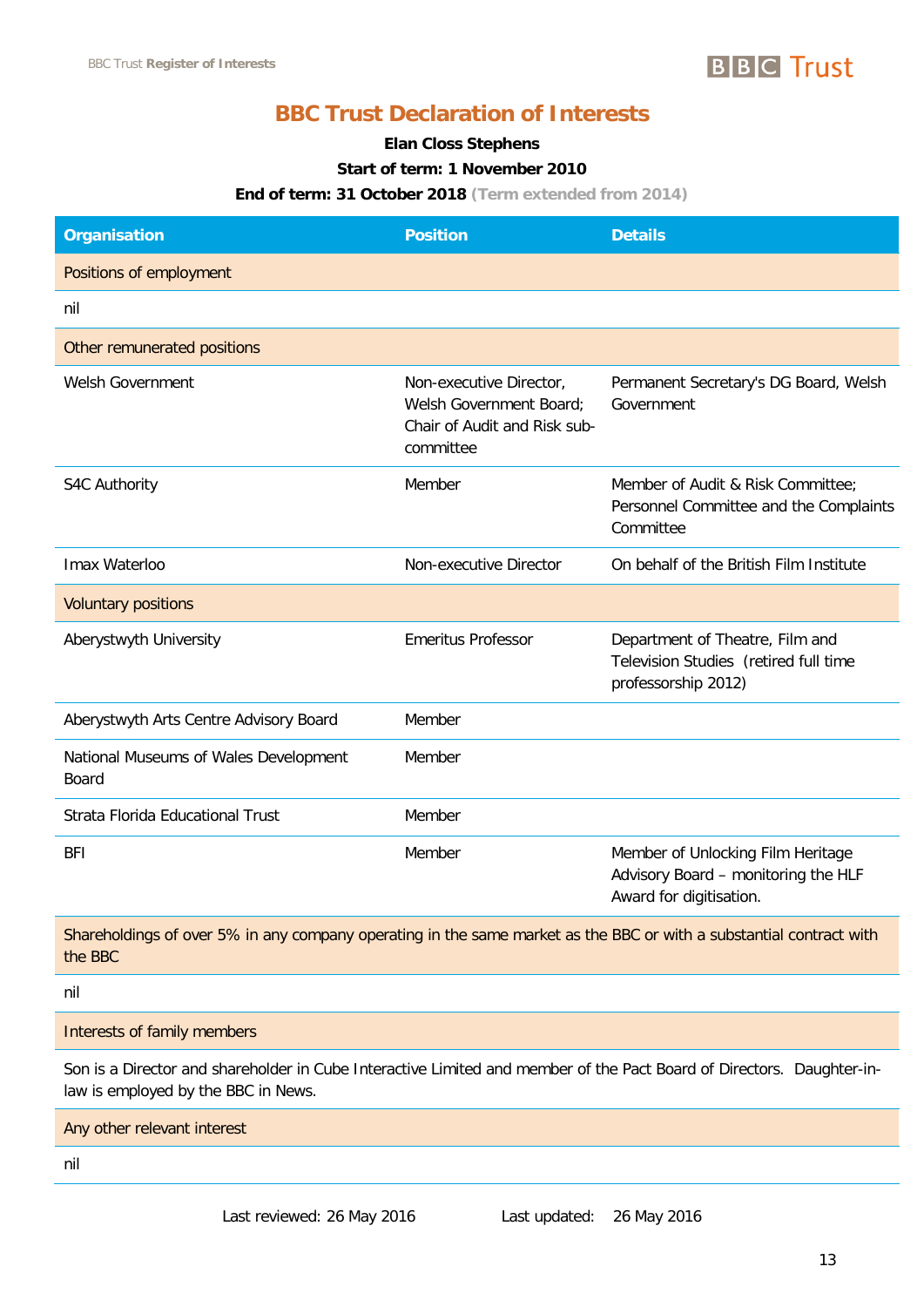## **BBC Trust Declaration of Interests**

## **Suzanna Taverne**

#### **Start of term: 1 January 2012 End of term: 31 December 2019**

**(Term extended from 31 December 2015)**

| <b>Organisation</b>                                                                                                            | <b>Position</b>               | <b>Details</b> |  |
|--------------------------------------------------------------------------------------------------------------------------------|-------------------------------|----------------|--|
| Positions of employment                                                                                                        |                               |                |  |
| nil                                                                                                                            |                               |                |  |
| Other remunerated positions                                                                                                    |                               |                |  |
| <b>Ford Credit Europe</b>                                                                                                      | <b>Non-Executive Director</b> |                |  |
| <b>Voluntary positions</b>                                                                                                     |                               |                |  |
| StepChange Debt Charity                                                                                                        | <b>Trustee</b>                |                |  |
| Shareholdings of over 5% in any company operating in the same market as the BBC or with a<br>substantial contract with the BBC |                               |                |  |
| nil                                                                                                                            |                               |                |  |
| Interests of family members                                                                                                    |                               |                |  |
| Brother-in-law is Director of news, current affairs and sport, ITV.                                                            |                               |                |  |
| Any other relevant interest                                                                                                    |                               |                |  |
| nil                                                                                                                            |                               |                |  |

Last reviewed: 26 May 2016 Last updated: 2 February 2016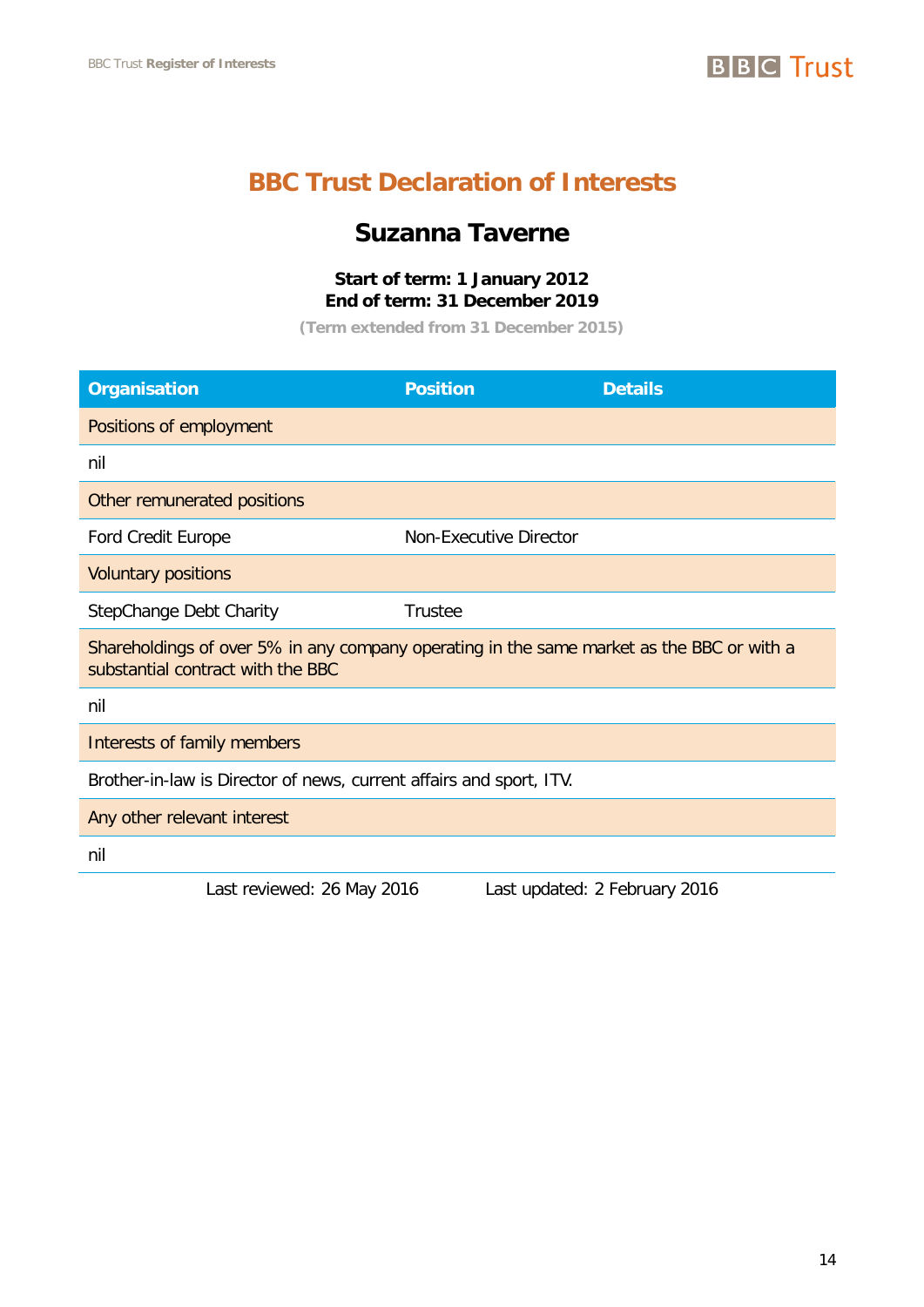

## **Lord Williams of Baglan**

**Start of term: 1 December 2011 End of term: 30 November 2017**

**(Term extended from 30 November 2015)**

| <b>Organisation</b>                                                                                                            | <b>Position</b>               | <b>Details</b> |  |
|--------------------------------------------------------------------------------------------------------------------------------|-------------------------------|----------------|--|
| Positions of employment                                                                                                        |                               |                |  |
| Chatham House                                                                                                                  | Distinguished Visiting Fellow |                |  |
| Other remunerated positions                                                                                                    |                               |                |  |
| nil                                                                                                                            |                               |                |  |
| <b>Voluntary positions</b>                                                                                                     |                               |                |  |
| School for Oriental and African Studies<br>(SOAS), University of London                                                        | Member of the Governing Board |                |  |
| Swansea University Council                                                                                                     | Member                        |                |  |
| Mines Advisory Group (MAG)                                                                                                     | Chairman                      |                |  |
| <b>British Society for Middle Eastern</b><br><b>Studies (BRISMES)</b>                                                          | Honorary Life Member          |                |  |
| Shareholdings of over 5% in any company operating in the same market as the BBC or with a<br>substantial contract with the BBC |                               |                |  |
| nil                                                                                                                            |                               |                |  |
| Interests of family members                                                                                                    |                               |                |  |
| Wife is Programme Director at Wilton Park, an executive agency of the British Foreign and<br>Commonwealth Office.              |                               |                |  |
| Any other relevant interest                                                                                                    |                               |                |  |
|                                                                                                                                |                               |                |  |

nil

Last reviewed: 26 May 2016 Last updated: 2 February 2016